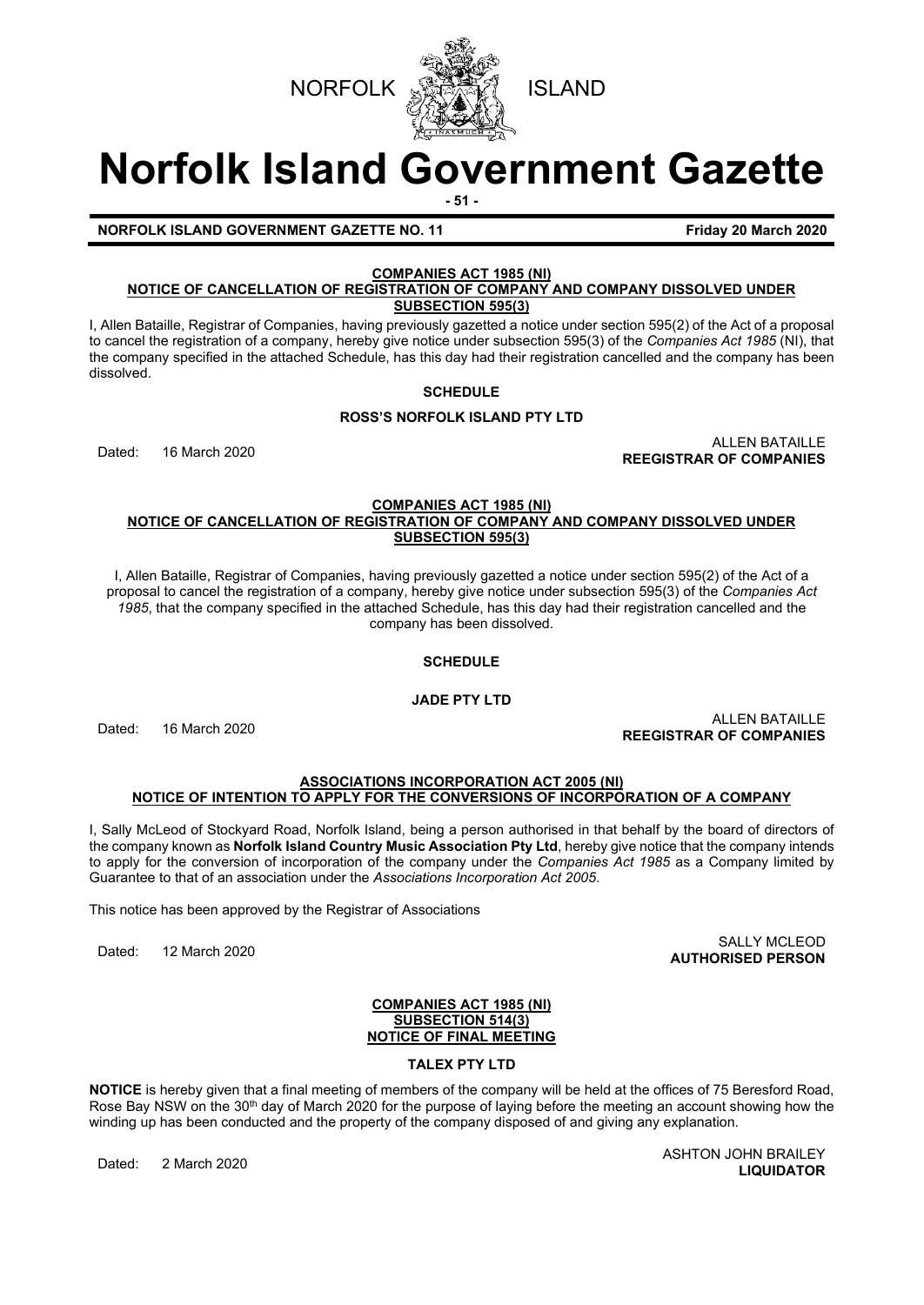#### **COMPANIES ACT 1985 SUBSECTION 514(3) NOTICE OF FINAL MEETING**

#### **TALEX HOLDINGS PTY LTD**

**NOTICE** is hereby given that a final meeting of members of the company will be held at the offices of 75 Beresford Road, Rose Bay NSW on the 30<sup>th</sup> day of March 2020 for the purpose of laying before the meeting an account showing how the winding up has been conducted and the property of the company disposed of and giving any explanation.

Dated: 2 March 2020<br>
Dated: 2 March 2020

#### **CROWN LANDS ACT 1996 (NI) CHANGE OF CROWN LEASE CATEGORY**

In accordance with Crown Land Instructions, public comment is invited on a proposed change of crown lease category for the following –

**Location and Lessee** – Portion 79i Country Road

**Ms Lisa Woodward**

**Proposed Change** – Change from Residential to Special Purpose to allow for commercial activity Written comments should be received no later than 23 March 2020 and addressed to the Office of the Administrator, P.O. Box 201, Kingston Norfolk Island or emai[l office.administrator@infrastructure.gov.au.](mailto:office.administrator@infrastructure.gov.au)

ERIC HUTCHINSON يستعد المستقلة المستقلة المستقلة التي تستعد المستقلة المستقلة التي تستعد المستقلة التي تستعد ا<br>Anninistrator **ADMINISTRATOR**

**LIQUIDATOR**

# **PLANNING ACT 2002 (NI) – SUBSECTION 43(1) NOTICE DEVELOPMENT APPLICATIONS**

| <b>Development Application No.:</b> | DA 3/2020                                                                                                                         |
|-------------------------------------|-----------------------------------------------------------------------------------------------------------------------------------|
| Applicant:                          | J E Walden                                                                                                                        |
|                                     | PO Box 109, NORFOLK ISLAND 2899                                                                                                   |
| Location:                           | Portion Lot: 97 Por: 90e1 46 Beefsteak Road NORFOLK ISLAND 2899                                                                   |
| Proposed Development:               | Change of Use: to add Residence - Accommodation Unit as an additional<br>permitted use at the existing Residence - Dwelling House |
| Zone:                               | Rural                                                                                                                             |
| Category:                           | Permissible (with consent)                                                                                                        |

#### **Public Exhibition**

This Development Application may be inspected, during business hours, at the Planning Office at the Norfolk Island Regional Council, New Military Barracks, Kingston.

#### **Submission**

Any person may, during the period between Monday 9 March 2020 and Monday 23 March 2020, make written submissions to the General Manager about this Development Application. All submissions must state the relevant Development Application number. All submissions must be signed by at least one person making the submission. If a submission objects to the proposed development, the grounds for objections must be specified in the submission.

#### **Reviewable decisions**

Decisions made on this Development Application under the *Planning Act 2002 (NI)* are reviewable decisions within the meaning of subsection 78(1) of the Act.

Dated: 4 March 2020 JODIE BROWN **SENIOR STRATEGIC PLANNER** 

#### **PASTURAGE AND ENCLOSURE ACT 1949 (NI) RIGHTS OF PASTURAGE FOR 2020-2021**

I, Andrew Roach, as Chief Executive Officer and General Manager of the Norfolk Island Regional Council under section 6 of the *Pasturage and Enclosure Act 1949* (the Act) grant pasturage rights to each of the applicants below subject to and conditional upon the payment by 4pm, Friday 27 March 2020 (Norfolk Island time) of \$125 for each head of cattle.

#### **The Norfolk Island Regional Council will issue invoices in accordance with the details of this gazette. The invoiced amount must be paid in person at the Customer Care offices on New Cascade Road on or before the due date.**

The rights of pasturage are granted for the year commencing on 1 April 2020 and ending 31 March 2021 to applicants for the number of head of cattle only indicated as follows: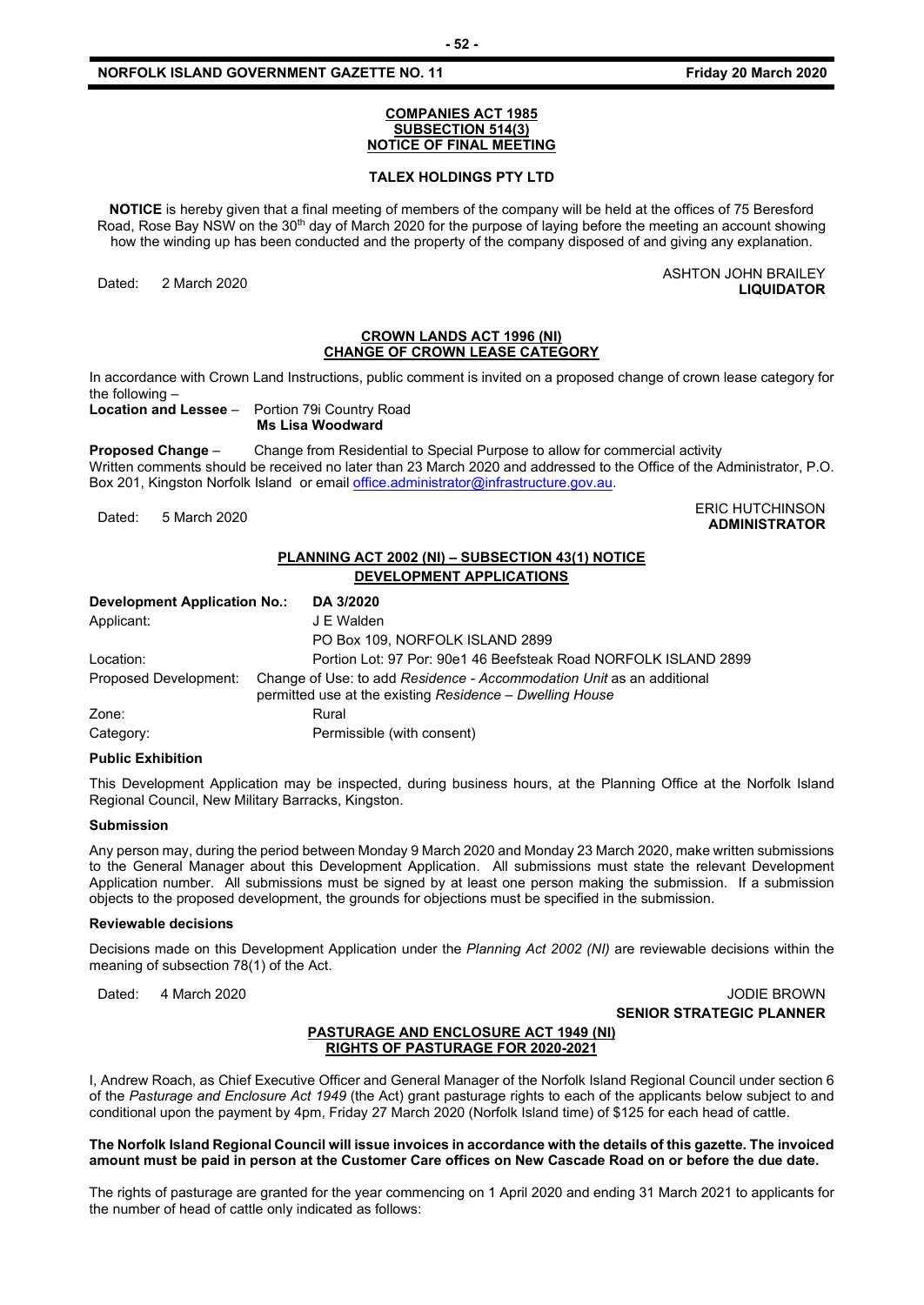| <b>Adams</b>            | Robin                | 3                       | <b>Meers</b>   | <b>Margaret</b>           | 4                       |
|-------------------------|----------------------|-------------------------|----------------|---------------------------|-------------------------|
| <b>Bates</b>            | <b>Darren</b>        | 4                       | <b>McCoy</b>   | <b>Michael</b>            | 1                       |
| <b>Bates</b>            | Shari                | 3                       | <b>McCoy</b>   | Ruth                      | $\mathbf{3}$            |
| <b>Bigg</b>             | <b>Arthur</b>        | 6                       | <b>Nobbs</b>   | <b>Candice</b>            | $\overline{2}$          |
| <b>Bigg</b>             | <b>Matthew</b>       | 5                       | <b>Nobbs</b>   | <b>Ronald</b>             | $\mathbf 1$             |
| <b>Bigg</b>             | <b>Susan</b>         | 1                       | <b>Parsons</b> | Corinne                   | $\overline{\mathbf{2}}$ |
| <b>Buffett</b>          | <b>Brian</b>         | $\overline{\mathbf{2}}$ | <b>Parsons</b> | George                    | $5\phantom{a}$          |
| <b>Buffett</b>          | Leanne               | 1                       | Partridge      | <b>Estate of Allen</b>    | 4                       |
| <b>Buffett</b>          | Leith                | 3                       | Partridge      | <b>James</b>              | 5                       |
| <b>Buffett</b>          | Mervyn               | 6                       | Partridge      | Kim                       | 4                       |
| <b>Buffett</b>          | <b>Norman Denis</b>  | 6                       | Partridge      | Linda                     | 4                       |
| <b>Buffett</b>          | Sheryl               | 3                       | Quintal        | <b>April</b>              | $\mathbf{3}$            |
| <b>Buffett</b>          | <b>Todd</b>          | 4                       | Randall        | <b>Basil</b>              | $\bf 6$                 |
| <b>Christian-Bailey</b> | Peter                | 3                       | Randall        | Craig                     | $\mathbf 1$             |
| Christian               | Darren               | 3                       | Randall        | Debbie-Jane               | 4                       |
| <b>Christian</b>        | John Edgar           | 1                       | Randall        | <b>Estate of Franklin</b> | 6                       |
| Christian               | John Maxwell         | 4                       | Randall        | Kevin                     | 5                       |
| Christian               | Joy                  | 5                       | Randall        | <b>Suzanne</b>            | $\overline{\mathbf{2}}$ |
| Cooper                  | <b>Stacey</b>        | 1                       | Robinson       | Karina                    | $\overline{\mathbf{2}}$ |
| <b>Evans</b>            | Adrian               | 1                       | Rutledge       | <b>Beau</b>               | 1                       |
| Evans                   | <b>David Bubby</b>   | 6                       | Sheridan       | Jake                      | $\mathbf 1$             |
| <b>Evans</b>            | <b>Kaye</b>          | $\overline{\mathbf{2}}$ | Sheridan       | <b>Sam</b>                | 3                       |
| <b>Evans</b>            | <b>Kenton Arthur</b> | $\mathbf{1}$            | Sheridan       | <b>Tracy</b>              | 1                       |
| <b>Fitzpatrick</b>      | Dean                 | $\mathbf 2$             | Snell          | Dene                      | $\overline{\mathbf{5}}$ |
| <b>Graham</b>           | Aaron                | 5                       | Walden         | <b>Katie</b>              | $\overline{2}$          |
| Graham                  | <b>Elton</b>         | 6                       | Wilson         | <b>Dianne Garde</b>       | 1                       |
| Grube                   | <b>Belinda</b>       | 1                       | Wilson         | Peter John                | 1                       |
| Henderson               | Caine                | 1                       | Wood           | <b>Kay</b>                | 1                       |
| <b>Howell</b>           | Ria                  | 1                       |                |                           |                         |

1. A right of pasturage is also granted for the progeny of cattle referred to above, until that progeny(calf) attains the age of six months: provided the birth of that calf is notified to the Registrar of Brands and Marks within 7 days and it is tagged within one month of its birth.

2. Notice is given to each person named above, that they are prohibited from depasturing a head of cattle in respect of which a right has been granted, if that animal does not have an identifying tag attached to it as issued in accordance with section 7 of the Pasturage and Enclosure Act 1949.

3. Cattle on the roadside that are without tags or that are injured, sick or in poor condition, must be removed by their owners within 48 hours of their being requested to do so by the Stock Contractor or all tag allocations will be forfeited

Dated: 4 March 2020 **ANDREW ROACH CHIEF EXECUTIVE OFFICER AND GENERAL MANAGER**

#### **ELECTRICITY SUPPLY ACT 1985 (NI) NOTICE TO CONSUMERS**

# **PLEASE NOTE THAT:**

1. Under subsection 9(1) of the *Electricity Supply Act 1985* (NI), authorised officers will be entering lands Island wide in Norfolk Island on 23rd Mar, 2020 through to 31<sup>st</sup> Mar, 2020, between the hours of 8am and 5pm for the purpose of reading electricity meters.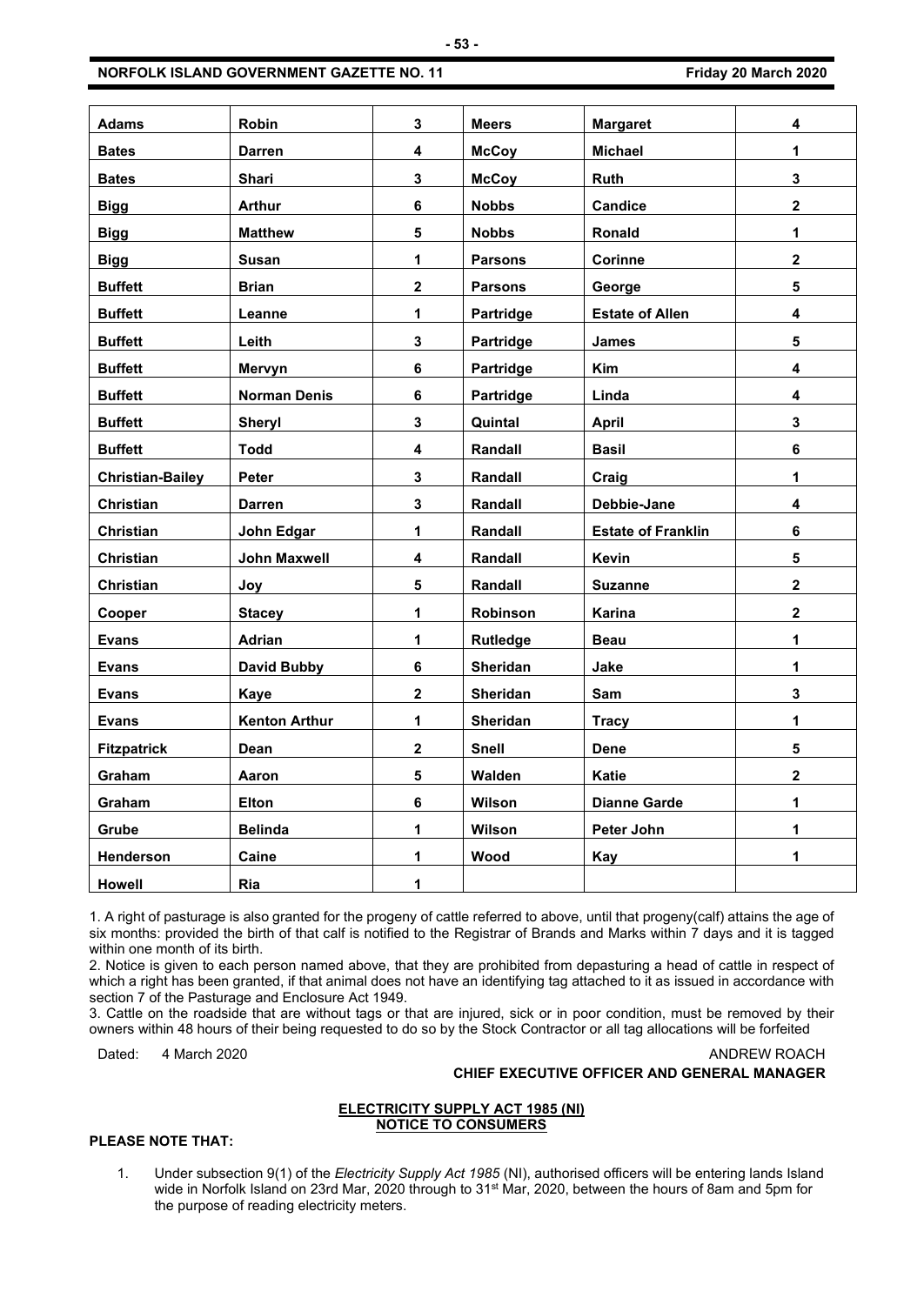### **NORFOLK ISLAND GOVERNMENT GAZETTE NO. 11 Friday 20 March 2020**

- 2. All dogs on lands in the above mentioned times should be securely tethered or housed to allow the authorised officers to carry out their duty in safety.
- 3. Failure to securely tether or house a dog will result in an electricity meter not being read.
- 4. If an electricity meter on any land is not read as a result of a dog not being securely tethered or housed the electricity supply to that land may be assessed.

Persistent failure to comply with the request to restrain dogs at the times when the meters are read, may cause a disconnection of the service.

Dated: 4 March 2020 ANDREW ROACH

# **CHIEF EXECUTIVE OFFICER AND GENERAL MANAGER**

#### **TRAFFIC ACT 2010 (NI) TEMPORARY CLOSURE OF ROAD - MOVEMENT OF WIDE AND HEAVY VEHICLES MARSHS ROAD FROM STOCKYARD ROAD TO BALL BAY**

I, Andrew Roach, Chief Executive Officer and General Manager of the Norfolk Island Regional Council, under section 50 of the *Traffic Act 2010* (NI), temporarily **close** that part or parts of the road specified in Part 1 of the Schedule to all vehicular traffic (except any vehicle specified in Part 2 of the Schedule) **for a 24 hr period each day from the date of publication in the Gazette to 6.00am on Tuesday 31 March 2020** as I am of the opinion it is necessary or desirable to do so for public safety purposes and to enable Boral Resources QLD Pty Limited to receive and move vehicles, plant, equipment and materials from Ball Bay's temporary Groyne involving the operation of wide and heavy vehicles and for related purposes.

#### **SCHEDULE**

**Part 1** – Partial Road Closure: That part or parts of the roads comprising Marsh's Road from Stockyard Road to Ball Bay

- **Part 2** Exempted classes of vehicles
	- (a) Vehicles and plant authorised by the General Manager of the Norfolk Island Regional Council or delegate thereof for delivery of goods or services;
	- (b) Council vehicles and plant involved on official business;
	- (c) Police, ambulance, fire services and emergency vehicles on official business;
	- (d) Vehicles authorised by OIC Police or delegate thereof;
	- (e) Fuel and Gas supply vehicles

# Dated: 2 March 2020 ANDREW ROACH **CHIEF EXECUTIVE OFFICER**

#### **TRAFFIC ACT 2010 (NI) CLOSURE OF BOUNTY STREET ROAD AND BRIDGE**

I, Bruce Taylor, Acting Chief Executive Officer and Acting General Manager of the Norfolk Island Regional Council, under section 50 of the *Traffic Act 2010* (NI) **close** that part of the road specified in Part 1 of the Schedule to all vehicular traffic (except for classes of vehicles specified in Part 2 of the Schedule) **immediately** and for the period commencing from the date of gazettal of this notice **until further notice** as in my opinion it is necessary or desirable to do so for **urgent road works and repairs to the Bounty Street bridge** and for related purposes and for public safety purposes.

#### **SCHEDULE**

- **Part 1** Road closure: Partial road closure of the road on Bounty Street Bridge and three meters either side thereof.<br>**Part 2** Exempted classes of vehicles
	- **Exempted classes of vehicles**
	- (a) Vehicles authorised by the General Manager of the Norfolk Island Regional
	- Council or delegate thereof for delivery of goods or services;
	- (b) Council vehicles involved on official business;
	- (c) Police, ambulance, fire services and emergency vehicles on official business;
	- (d) Vehicles authorised by OIC Police or delegate thereof

Dated: 13 February 2020 BRUCE TAYLOR **ACTING CHIEF EXECUTIVE OFFICER**

# **REPLACEMENT OF WASTE MANAGEMENT ROOF REQUEST FOR QUOTE 04/20**

Council is seeking Quotes for the supply of labour only to:

- Remove and replace existing wall cladding and guttering including timber fascia;
- Remove and replace existing roofing iron including replacement of selected roof purlins;
- Install wire safety mesh and insulation layer
- Remove and replace existing doors with roller shutters; and
- Installation of wall vents.